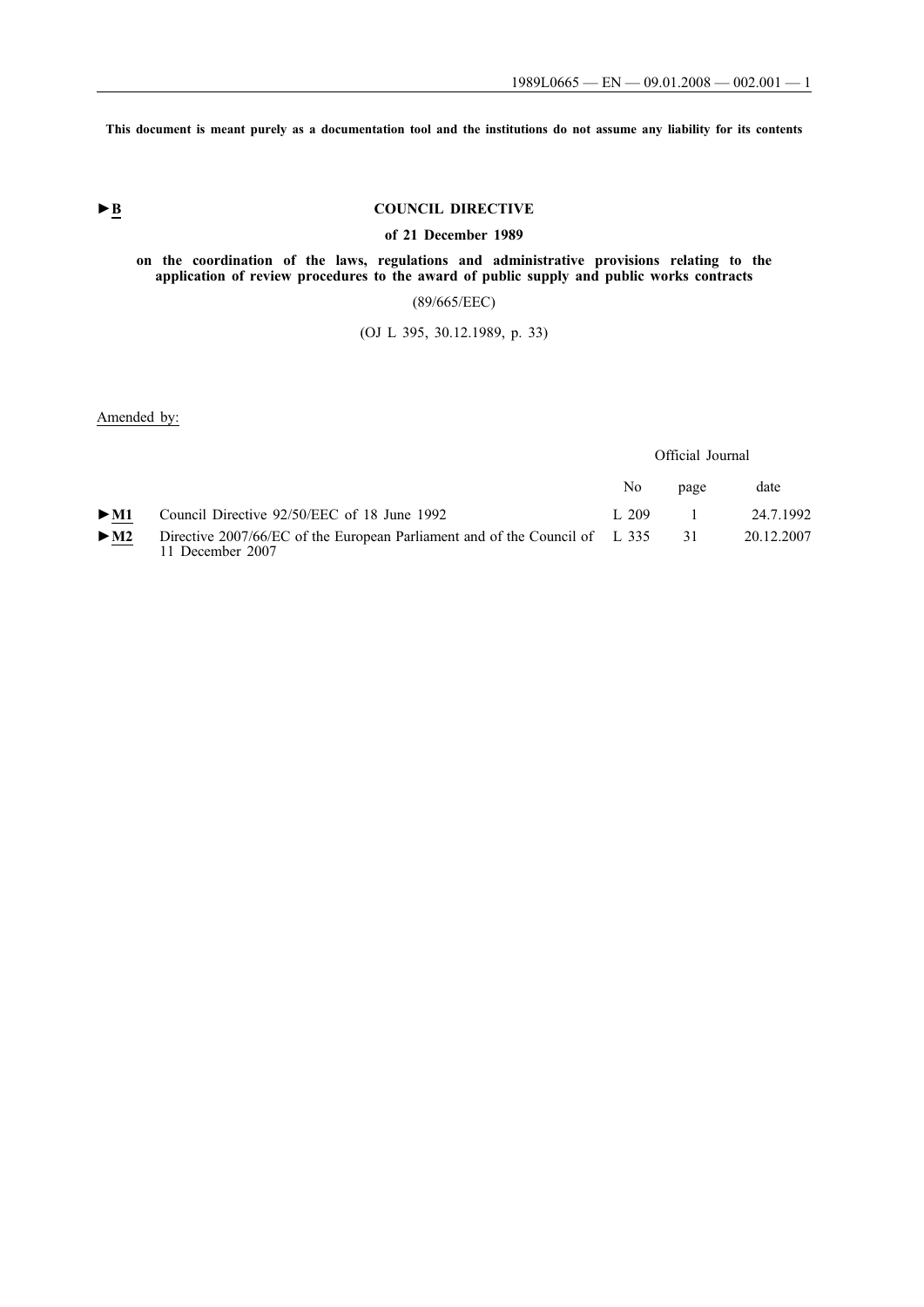### **COUNCIL DIRECTIVE**

### **of 21 December 1989**

### **on the coordination of the laws, regulations and administrative provisions relating to the application of review procedures to the award of public supply and public works contracts**

#### (89/665/EEC)

THE COUNCIL OF THE EUROPEAN COMMUNITIES,

Having regard to the Treaty establishing the European Economic Community, and in particular Article 100a thereof,

Having regard to the proposal from the Commission (1),

In cooperation with the European Parliament  $(2)$ ,

Having regard to the opinion of the Economic and Social Committee  $(3)$ ,

Whereas Community Directives on public procurement, in particular Council Directive 71/305/EEC of 26 July 1971 concerning the coordination of procedures for the award of public works contracts  $(4)$ , as last amended by Directive  $89/440/EEC$  (5), and Council Directive  $77/62/$ EEC of 21 December 1976 coordinating procedures for the award of public supply contracts  $(6)$  as last amended by Directive 88/295/EEC  $(7)$ , do not contain any specific provisions ensuring their effective application;

Whereas the existing arrangements at both national and Community levels for ensuring their application are not always adequate to ensure compliance with the relevant Community provisions particularly at a stage when infringements can be corrected;

Whereas the opening-up of public procurement to Community competition necessitates a substantial increase in the guarantees of transparency and non-discrimination; whereas, for it to have tangible effects, effective and rapid remedies must be available in the case of infringements of Community law in the field of public procurement. or national rules implementing that law;

Whereas in certain Member States the absence of effective remedies or inadequacy of existing remedies deter Community undertakings from submitting tenders in the Member State in which the contracting authority is established; whereas, therefore, the Member States concerned must remedy this situation;

Whereas, since procedures for the award of public contracts are of such short duration, competent review bodies must, among other things, be authorized to take interim measures aimed at suspending such a procedure or the implementation of any decisions which may be taken by the contracting authority; whereas the short duration of the procedures means that the aforementioned infringements need to be dealt with urgently;

Whereas it is necessary to ensure that adequate procedures exist in all the Member States to permit the setting aside of decisions taken unlawfully and compensation of persons harmed by an infringement;

Whereas, when undertakings do not seek review, certain infringements may not be corrected unless a specific mechanism is put in place;

# **▼B**

<sup>(1)</sup> OJ No C 230, 28.8.1987, p. 6 and OJ No C 15, 19.1.1989, p. 8.

<sup>(2)</sup> OJ No C 167, 27.6.1988, p. 77 and OJ No C 323, 27.12.1989.

<sup>(3)</sup> OJ No C 347, 22.12.1987, p. 23.

<sup>(4)</sup> OJ No L 185, 16.8.1971, p. 5.

<sup>(5)</sup> OJ No L 210, 21.7.1989, p. 1.

<sup>(6)</sup> OJ No L 13, 15.1.1977, p. 1.

<sup>(7)</sup> OJ No L 127, 20.5.1988, p. 1.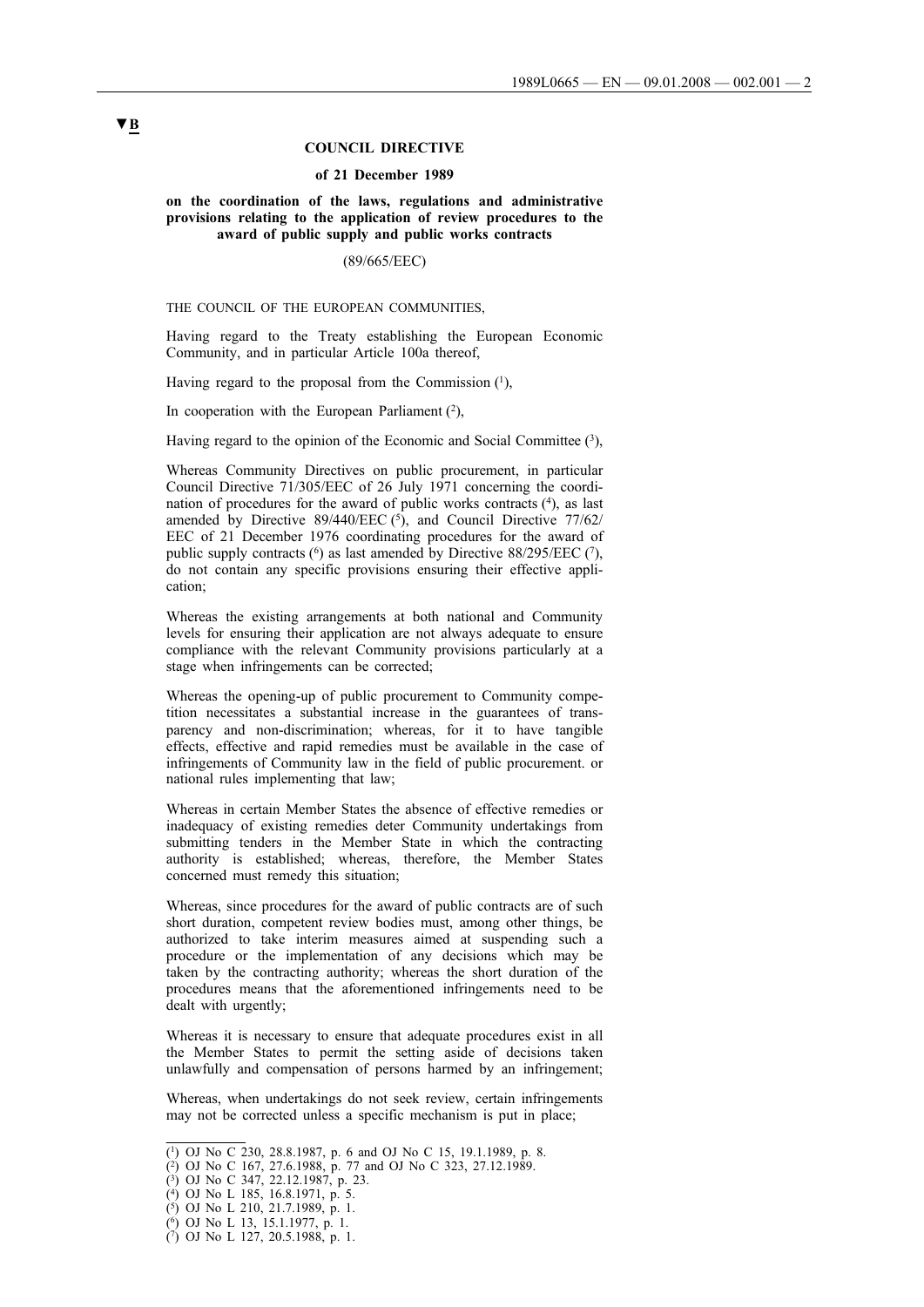Whereas, accordingly, the Commission, when it considers that a clear and manifest infringement has been committed during a contract award procedure, should be able to bring it to the attention of the competent authorities of the Member State and of the contracting authority concerned so that appropriate steps are taken for the rapid correction of any alleged infringement;

Whereas the application in practice of the provisions of this Directive should be re-examined within a period of four years of its implementation on the basis of information to be supplied by the Member States concerning the functioning of the national review procedures,

### HAS ADOPTED THIS DIRECTIVE:

## **▼M2**

## *Article 1*

## **Scope and availability of review procedures**

This Directive applies to contracts referred to in Directive 2004/18/EC of the European Parliament and of the Council of 31 March 2004 on the coordination of procedures for the award of public works contracts, public supply contracts and public service contracts (1), unless such contracts are excluded in accordance with Articles 10 to 18 of that Directive.

Contracts within the meaning of this Directive include public contracts, framework agreements, public works concessions and dynamic purchasing systems.

Member States shall take the measures necessary to ensure that, as regards contracts falling within the scope of Directive 2004/18/EC, decisions taken by the contracting authorities may be reviewed effectively and, in particular, as rapidly as possible in accordance with the conditions set out in Articles 2 to 2f of this Directive, on the grounds that such decisions have infringed Community law in the field of public procurement or national rules transposing that law.

Member States shall ensure that there is no discrimination between undertakings claiming harm in the context of a procedure for the award of a contract as a result of the distinction made by this Directive between national rules implementing Community law and other national rules.

3. Member States shall ensure that the review procedures are available, under detailed rules which the Member States may establish, at least to any person having or having had an interest in obtaining a particular contract and who has been or risks being harmed by an alleged infringement.

4. Member States may require that the person wishing to use a review procedure has notified the contracting authority of the alleged infringement and of his intention to seek review, provided that this does not affect the standstill period in accordance with Article 2a(2) or any other time limits for applying for review in accordance with Article 2c.

5. Member States may require that the person concerned first seek review with the contracting authority. In that case, Member States shall ensure that the submission of such an application for review results in immediate suspension of the possibility to conclude the contract.

Member States shall decide on the appropriate means of communication, including fax or electronic means, to be used for the application for review provided for in the first subparagraph.

# **▼B**

<sup>(1)</sup> OJ L 134, 30.4.2004, p. 114. Directive as last amended by Council Directive 2006/97/EC (OJ L 363, 20.12.2006, p. 107).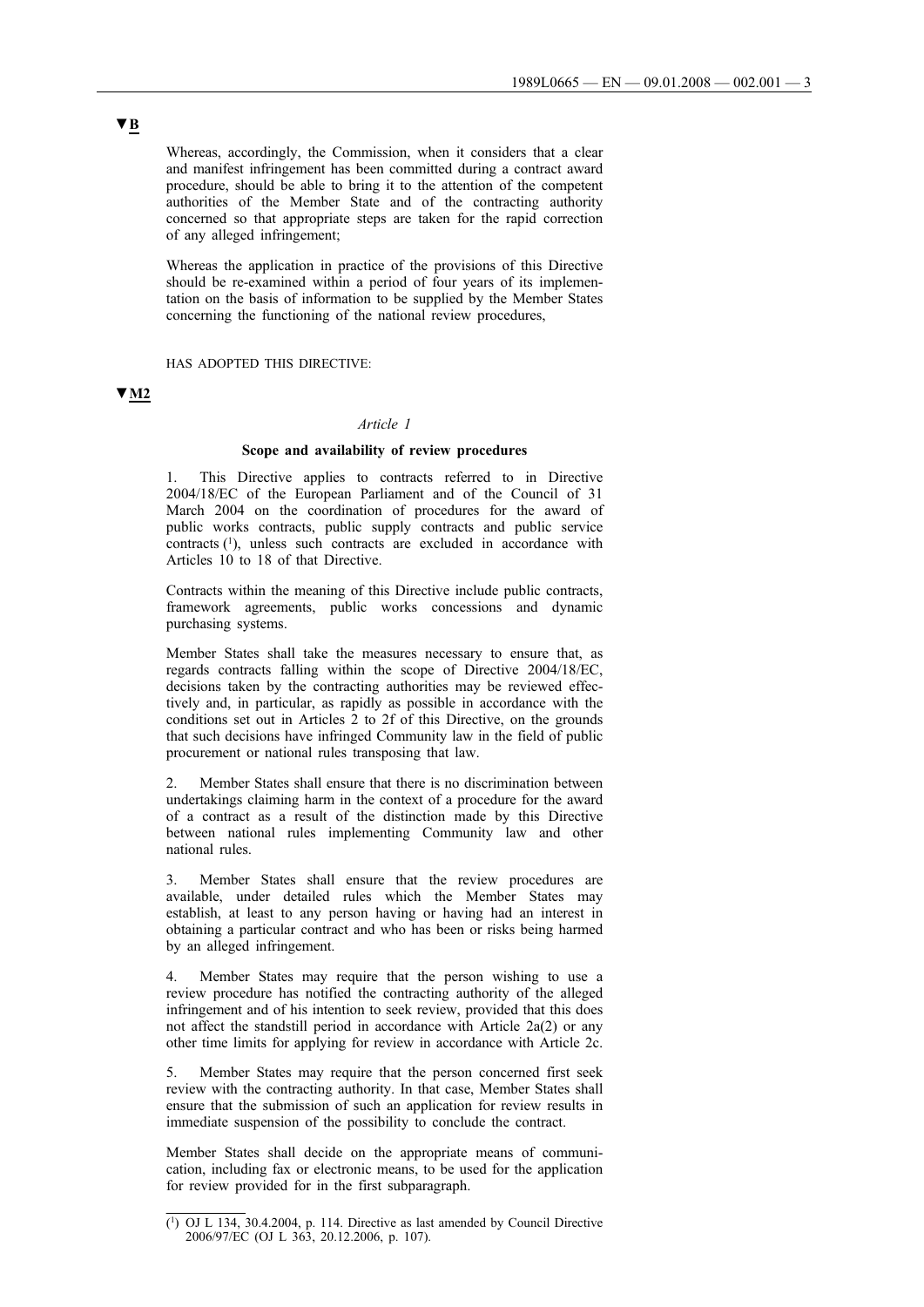The suspension referred to in the first subparagraph shall not end before the expiry of a period of at least 10 calendar days with effect from the day following the date on which the contracting authority has sent a reply if fax or electronic means are used, or, if other means of communication are used, before the expiry of either at least 15 calendar days with effect from the day following the date on which the contracting authority has sent a reply, or at least 10 calendar days with effect from the day following the date of the receipt of a reply.

## *Article 2*

### **Requirements for review procedures**

1. Member States shall ensure that the measures taken concerning the review procedures specified in Article 1 include provision for powers to:

- (a) take, at the earliest opportunity and by way of interlocutory procedures, interim measures with the aim of correcting the alleged infringement or preventing further damage to the interests concerned, including measures to suspend or to ensure the suspension of the procedure for the award of a public contract or the implementation of any decision taken by the contracting authority;
- (b) either set aside or ensure the setting aside of decisions taken unlawfully, including the removal of discriminatory technical, economic or financial specifications in the invitation to tender, the contract documents or in any other document relating to the contract award procedure;
- (c) award damages to persons harmed by an infringement.

2. The powers specified in paragraph 1 and Articles 2d and 2e may be conferred on separate bodies responsible for different aspects of the review procedure.

When a body of first instance, which is independent of the contracting authority, reviews a contract award decision, Member States shall ensure that the contracting authority cannot conclude the contract before the review body has made a decision on the application either for interim measures or for review. The suspension shall end no earlier than the expiry of the standstill period referred to in Article 2a(2) and Article 2d(4) and (5).

4. Except where provided for in paragraph 3 and Article 1(5), review procedures need not necessarily have an automatic suspensive effect on the contract award procedures to which they relate.

5. Member States may provide that the body responsible for review procedures may take into account the probable consequences of interim measures for all interests likely to be harmed, as well as the public interest, and may decide not to grant such measures when their negative consequences could exceed their benefits.

A decision not to grant interim measures shall not prejudice any other claim of the person seeking such measures.

6. Member States may provide that where damages are claimed on the grounds that a decision was taken unlawfully, the contested decision must first be set aside by a body having the necessary powers.

7. Except where provided for in Articles 2d to 2f, the effects of the exercise of the powers referred to in paragraph 1 of this Article on a contract concluded subsequent to its award shall be determined by national law.

Furthermore, except where a decision must be set aside prior to the award of damages, a Member State may provide that, after the conclusion of a contract in accordance with Article 1(5), paragraph 3 of this Article or Articles 2a to 2f, the powers of the body responsible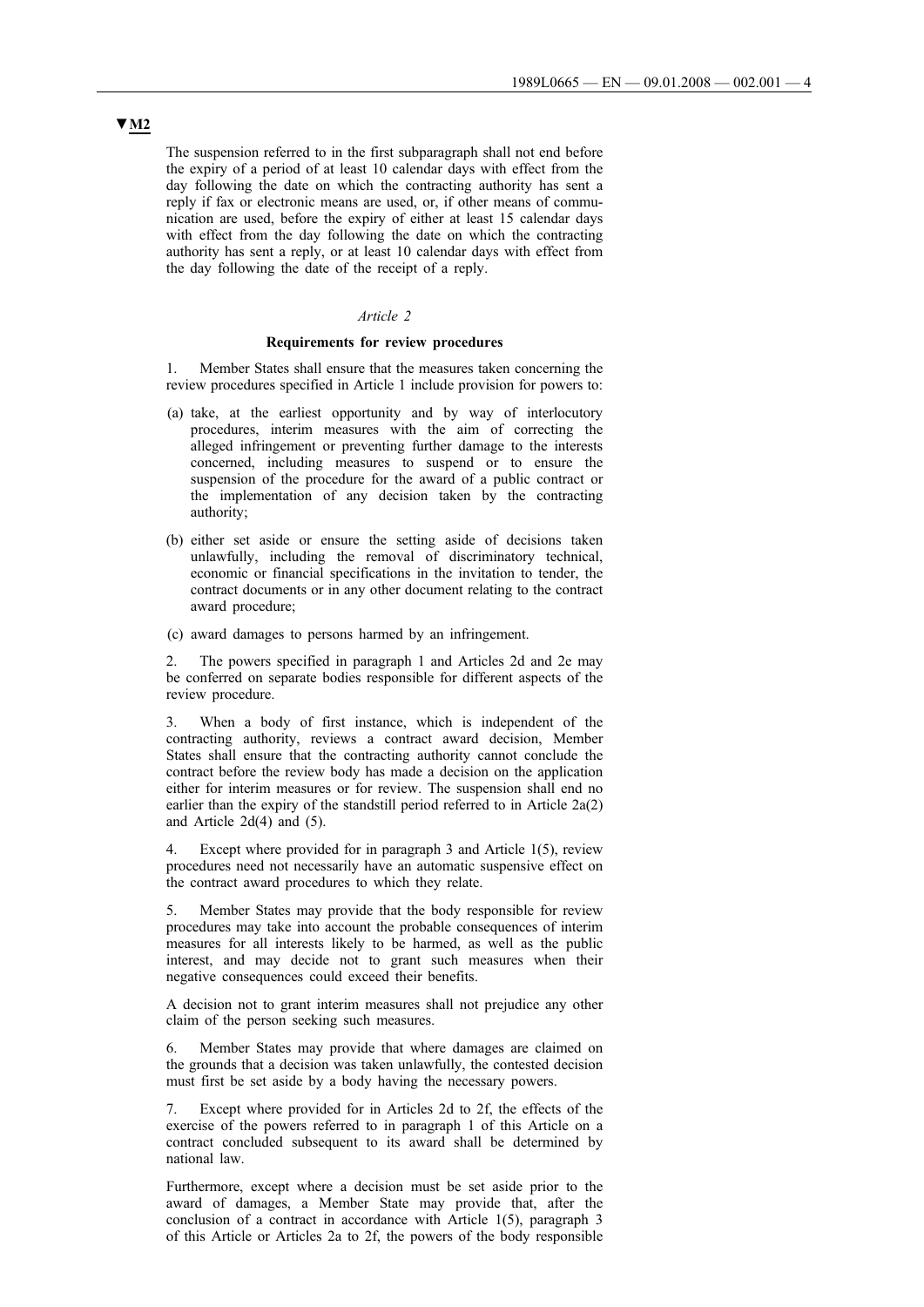for review procedures shall be limited to awarding damages to any person harmed by an infringement.

8. Member States shall ensure that decisions taken by bodies responsible for review procedures can be effectively enforced.

9. Where bodies responsible for review procedures are not judicial in character, written reasons for their decisions shall always be given. Furthermore, in such a case, provision must be made to guarantee procedures whereby any allegedly illegal measure taken by the review body or any alleged defect in the exercise of the powers conferred on it can be the subject of judicial review or review by another body which is a court or tribunal within the meaning of Article 234 of the Treaty and independent of both the contracting authority and the review body.

The members of such an independent body shall be appointed and leave office under the same conditions as members of the judiciary as regards the authority responsible for their appointment, their period of office, and their removal. At least the President of this independent body shall have the same legal and professional qualifications as members of the judiciary. The independent body shall take its decisions following a procedure in which both sides are heard, and these decisions shall, by means determined by each Member State, be legally binding.

### *Article 2a*

#### **Standstill period**

1. The Member States shall ensure that the persons referred to in Article 1(3) have sufficient time for effective review of the contract award decisions taken by contracting authorities, by adopting the necessary provisions respecting the minimum conditions set out in paragraph 2 of this Article and in Article 2c.

2. A contract may not be concluded following the decision to award a contract falling within the scope of Directive 2004/18/EC before the expiry of a period of at least 10 calendar days with effect from the day following the date on which the contract award decision is sent to the tenderers and candidates concerned if fax or electronic means are used or, if other means of communication are used, before the expiry of a period of either at least 15 calendar days with effect from the day following the date on which the contract award decision is sent to the tenderers and candidates concerned or at least 10 calendar days with effect from the day following the date of the receipt of the contract award decision.

Tenderers shall be deemed to be concerned if they have not yet been definitively excluded. An exclusion is definitive if it has been notified to the tenderers concerned and has either been considered lawful by an independent review body or can no longer be subject to a review procedure.

Candidates shall be deemed to be concerned if the contracting authority has not made available information about the rejection of their application before the notification of the contract award decision to the tenderers concerned.

The communication of the award decision to each tenderer and candidate concerned shall be accompanied by the following:

- a summary of the relevant reasons as set out in Article 41(2) of Directive 2004/18/EC, subject to the provisions of Article 41(3) of that Directive, and,
- a precise statement of the exact standstill period applicable pursuant to the provisions of national law transposing this paragraph.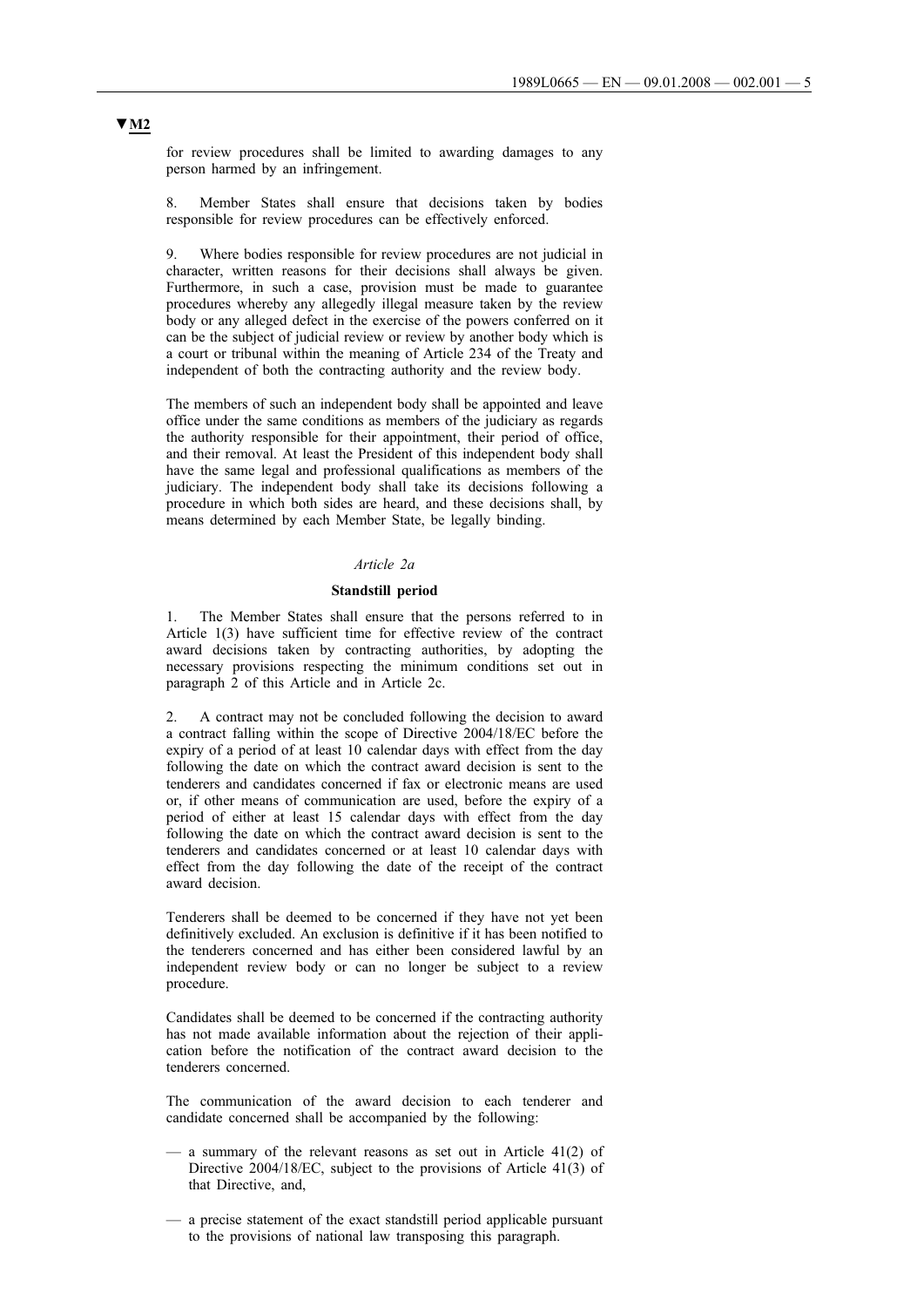## *Article 2b*

### **Derogations from the standstill period**

Member States may provide that the periods referred to in Article 2a(2) of this Directive do not apply in the following cases:

- (a) if Directive 2004/18/EC does not require prior publication of a contract notice in the *Official Journal of the European Union*;
- (b) if the only tenderer concerned within the meaning of Article 2a(2) of this Directive is the one who is awarded the contract and there are no candidates concerned;
- (c) in the case of a contract based on a framework agreement as provided for in Article 32 of Directive 2004/18/EC and in the case of a specific contract based on a dynamic purchasing system as provided for in Article 33 of that Directive.

If this derogation is invoked, Member States shall ensure that the contract is ineffective in accordance with Articles 2d and 2f of this Directive where:

- there is an infringement of the second indent of the second subparagraph of Article 32(4) or of Article 33(5) or (6) of Directive 2004/18/EC, and,
- the contract value is estimated to be equal to or to exceed the thresholds set out in Article 7 of Directive 2004/18/EC.

### *Article 2c*

### **Time limits for applying for review**

Where a Member State provides that any application for review of a contracting authority's decision taken in the context of, or in relation to, a contract award procedure falling within the scope of Directive 2004/18/EC must be made before the expiry of a specified period, this period shall be at least 10 calendar days with effect from the day following the date on which the contracting authority's decision is sent to the tenderer or candidate if fax or electronic means are used or, if other means of communication are used, this period shall be either at least 15 calendar days with effect from the day following the date on which the contracting authority's decision is sent to the tenderer or candidate or at least 10 calendar days with effect from the day following the date of the receipt of the contracting authority's decision. The communication of the contracting authority's decision to each tenderer or candidate shall be accompanied by a summary of the relevant reasons. In the case of an application for review concerning decisions referred to in Article 2(1)(b) of this Directive that are not subject to a specific notification, the time period shall be at least 10 calendar days from the date of the publication of the decision concerned.

## *Article 2d*

#### **Ineffectiveness**

1. Member States shall ensure that a contract is considered ineffective by a review body independent of the contracting authority or that its ineffectiveness is the result of a decision of such a review body in any of the following cases:

- (a) if the contracting authority has awarded a contract without prior publication of a contract notice in the *Official Journal of the European Union* without this being permissible in accordance with Directive 2004/18/EC;
- (b) in case of an infringement of Article 1(5), Article 2(3) or Article 2a(2) of this Directive, if this infringement has deprived the tenderer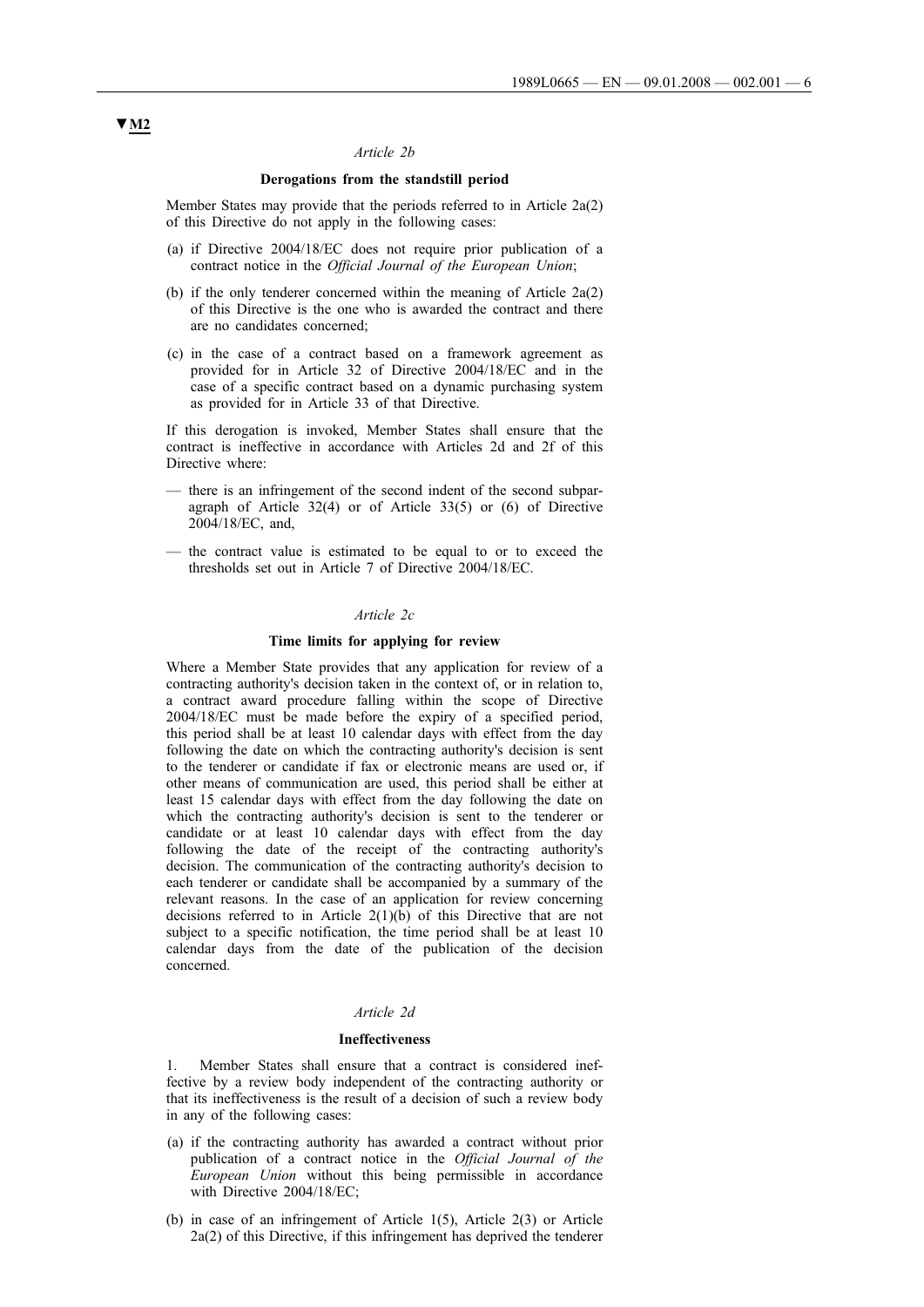applying for review of the possibility to pursue pre-contractual remedies where such an infringement is combined with an infringement of Directive 2004/18/EC, if that infringement has affected the chances of the tenderer applying for a review to obtain the contract;

(c) in the cases referred to in the second subparagraph of Article 2b(c) of this Directive, if Member States have invoked the derogation from the standstill period for contracts based on a framework agreement and a dynamic purchasing system.

The consequences of a contract being considered ineffective shall be provided for by national law.

National law may provide for the retroactive cancellation of all contractual obligations or limit the scope of the cancellation to those obligations which still have to be performed. In the latter case, Member States shall provide for the application of other penalties within the meaning of Article 2e(2).

Member States may provide that the review body independent of the contracting authority may not consider a contract ineffective, even though it has been awarded illegally on the grounds mentioned in paragraph 1, if the review body finds, after having examined all relevant aspects, that overriding reasons relating to a general interest require that the effects of the contract should be maintained. In this case, Member States shall provide for alternative penalties within the meaning of Article 2e(2), which shall be applied instead.

Economic interests in the effectiveness of the contract may only be considered as overriding reasons if in exceptional circumstances ineffectiveness would lead to disproportionate consequences.

However, economic interests directly linked to the contract concerned shall not constitute overriding reasons relating to a general interest. Economic interests directly linked to the contract include, inter alia, the costs resulting from the delay in the execution of the contract, the costs resulting from the launching of a new procurement procedure, the costs resulting from the change of the economic operator performing the contract and the costs of legal obligations resulting from the ineffectiveness.

The Member States shall provide that paragraph 1(a) of this Article does not apply where:

- the contracting authority considers that the award of a contract without prior publication of a contract notice in the *Official Journal of the European Union* is permissible in accordance with Directive 2004/18/EC,
- the contracting authority has published in the *Official Journal of the European Union* a notice as described in Article 3a of this Directive expressing its intention to conclude the contract, and,
- the contract has not been concluded before the expiry of a period of at least 10 calendar days with effect from the day following the date of the publication of this notice.

The Member States shall provide that paragraph 1(c) of this Article does not apply where:

- the contracting authority considers that the award of a contract is in accordance with the second indent of the second subparagraph of Article 32(4) or with Article 33(5) and (6) of Directive 2004/18/EC,
- the contracting authority has sent a contract award decision, together with a summary of reasons as referred to in the first indent of the fourth subparagraph of Article 2a(2) of this Directive, to the tenderers concerned, and,
- the contract has not been concluded before the expiry of a period of at least 10 calendar days with effect from the day following the date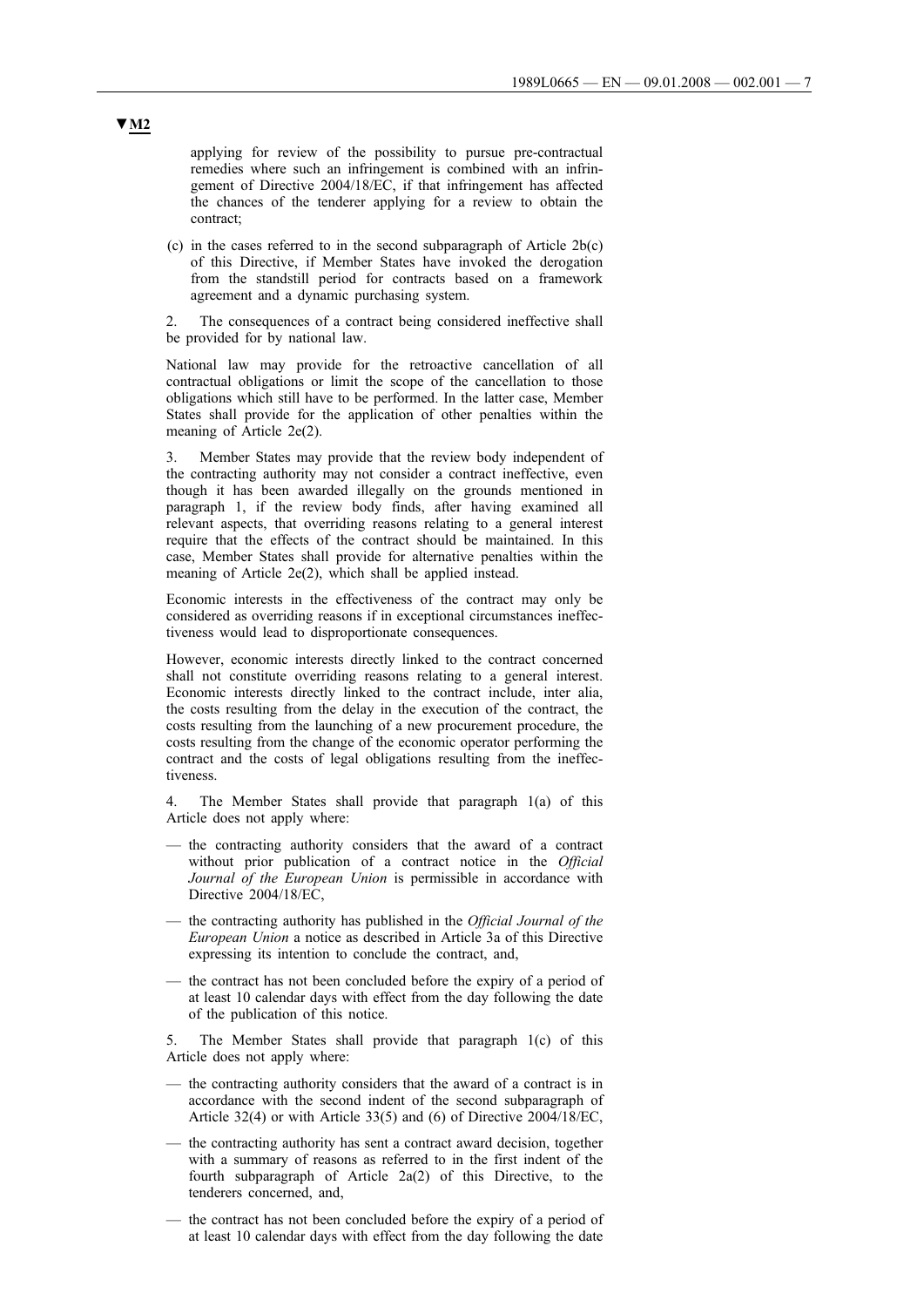on which the contract award decision is sent to the tenderers concerned if fax or electronic means are used or, if other means of communications are used, before the expiry of a period of either at least 15 calendar days with effect from the day following the date on which the contract award decision is sent to the tenderers concerned or at least 10 calendar days with effect from the day following the date of the receipt of the contract award decision.

### *Article 2e*

### **Infringements of this Directive and alternative penalties**

1. In the case of an infringement of Article 1(5), Article 2(3) or Article 2a(2) which is not covered by Article 2d(1)(b), Member States shall provide for ineffectiveness in accordance with Article 2d(1) to (3), or for alternative penalties. Member States may provide that the review body independent of the contracting authority shall decide, after having assessed all relevant aspects, whether the contract should be considered ineffective or whether alternative penalties should be imposed.

2. Alternative penalties must be effective, proportionate and dissuasive. Alternative penalties shall be:

— the imposition of fines on the contracting authority; or,

— the shortening of the duration of the contract.

Member States may confer on the review body broad discretion to take into account all the relevant factors, including the seriousness of the infringement, the behaviour of the contracting authority and, in the cases referred to in Article 2d(2), the extent to which the contract remains in force.

The award of damages does not constitute an appropriate penalty for the purposes of this paragraph.

## *Article 2f*

#### **Time limits**

1. Member States may provide that the application for review in accordance with Article  $2d(1)$  must be made:

- (a) before the expiry of at least 30 calendar days with effect from the day following the date on which:
	- the contracting authority published a contract award notice in accordance with Articles 35(4), 36 and 37 of Directive 2004/18/ EC, provided that this notice includes justification of the decision of the contracting authority to award the contract without prior publication of a contract notice in the *Official Journal of the European Union*, or
	- the contracting authority informed the tenderers and candidates concerned of the conclusion of the contract, provided that this information contains a summary of the relevant reasons as set out in Article 41(2) of Directive 2004/18/EC, subject to the provisions of Article 41(3) of that Directive. This option also applies to the cases referred to in Article 2b(c) of this Directive;
- (b) and in any case before the expiry of a period of at least six months with effect from the day following the date of the conclusion of the contract.

2. In all other cases, including applications for a review in accordance with Article  $2e(1)$ , the time limits for the application for a review shall be determined by national law, subject to the provisions of Article 2c.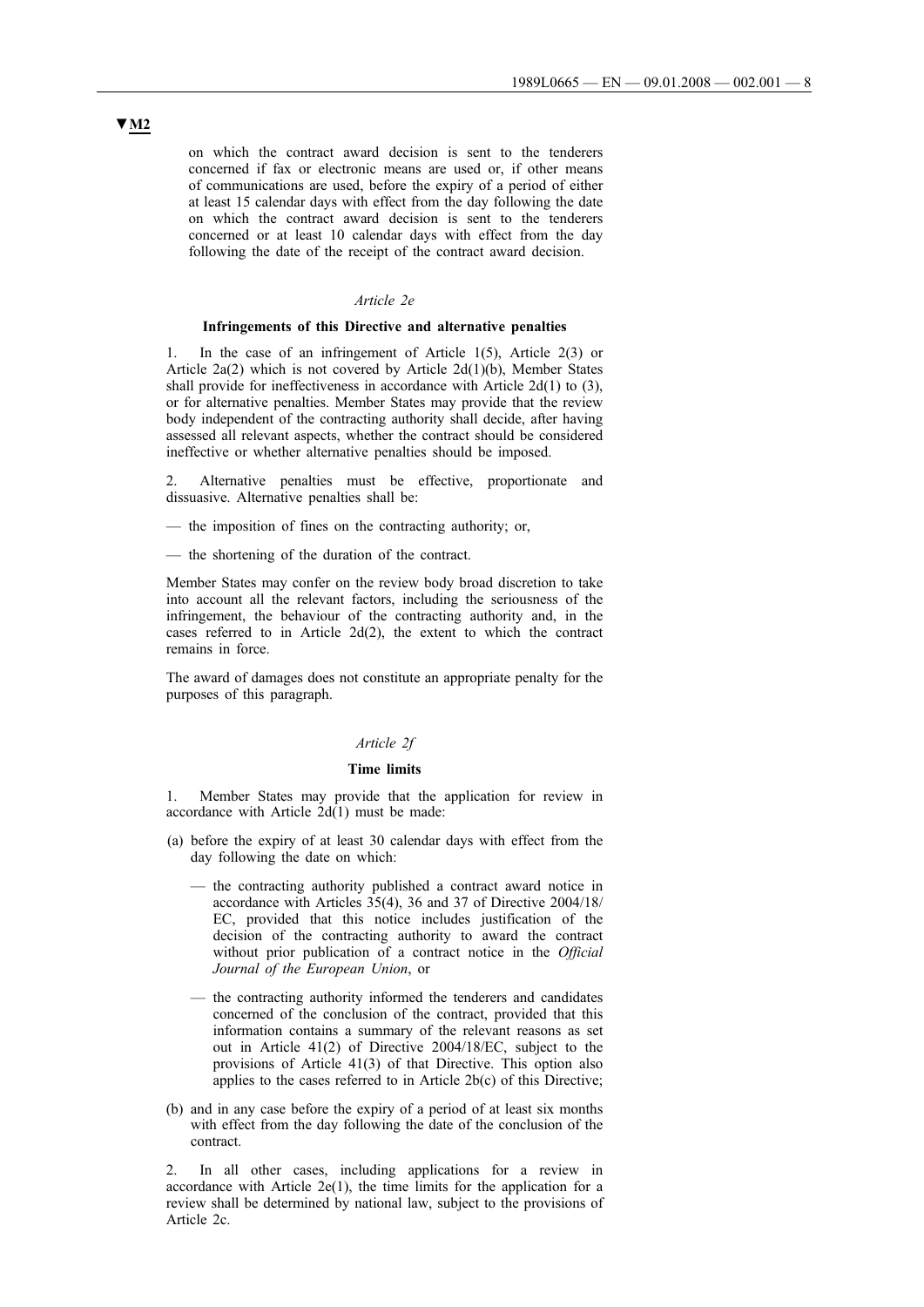## *Article 3*

## **Corrective mechanism**

1. The Commission may invoke the procedure provided for in paragraphs 2 to 5 when, prior to a contract being concluded, it considers that a serious infringement of Community law in the field of public procurement has been committed during a contract award procedure falling within the scope of Directive 2004/18/EC.

2. The Commission shall notify the Member State concerned of the reasons which have led it to conclude that a serious infringement has been committed and request its correction by appropriate means.

Within 21 calendar days of receipt of the notification referred to in paragraph 2, the Member State concerned shall communicate to the Commission:

- (a) its confirmation that the infringement has been corrected;
- (b) a reasoned submission as to why no correction has been made; or
- (c) a notice to the effect that the contract award procedure has been suspended either by the contracting authority on its own initiative or on the basis of the powers specified in Article  $2(1)(a)$ .

4. A reasoned submission communicated pursuant to paragraph 3(b) may rely among other matters on the fact that the alleged infringement is already the subject of judicial or other review proceedings or of a review as referred to in Article 2(9). In such a case, the Member State shall inform the Commission of the result of those proceedings as soon as it becomes known.

5. Where notice has been given that a contract award procedure has been suspended in accordance with paragraph 3(c), the Member State shall notify the Commission when the suspension is lifted or another contract procedure relating in whole or in part to the same subject matter is begun. That notification shall confirm that the alleged infringement has been corrected or include a reasoned submission as to why no correction has been made.

## *Article 3a*

### **Content of a notice for voluntary ex ante transparency**

The notice referred to in the second indent of Article 2d(4), the format of which shall be adopted by the Commission in accordance with the advisory procedure referred to in Article 3b(2), shall contain the following information:

- (a) the name and contact details of the contracting authority;
- (b) a description of the object of the contract;
- (c) a justification of the decision of the contracting authority to award the contract without prior publication of a contract notice in the *Official Journal of the European Union*;
- (d) the name and contact details of the economic operator in favour of whom a contract award decision has been taken; and
- (e) where appropriate, any other information deemed useful by the contracting authority.